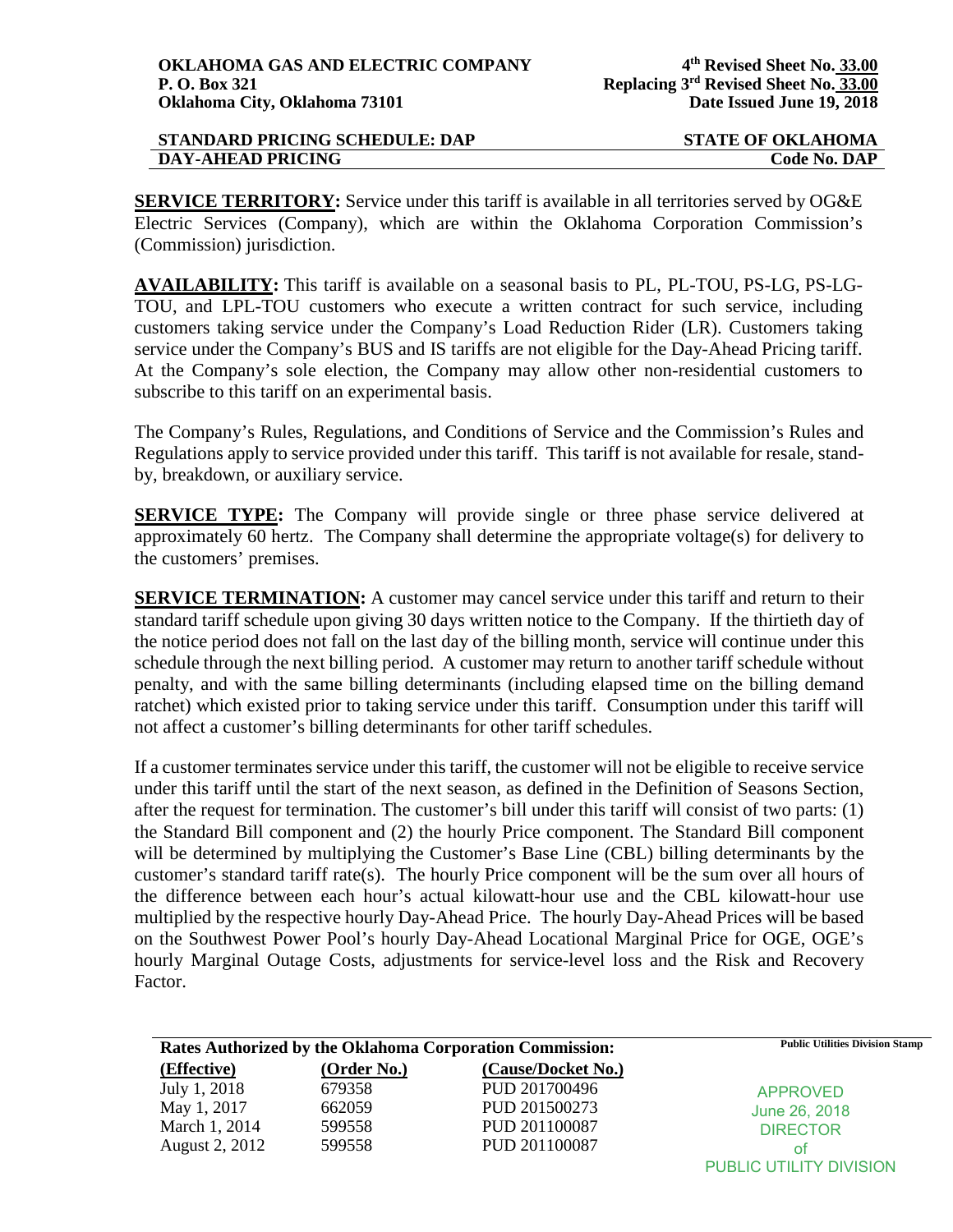| <b>STANDARD PRICING SCHEDULE: DAP</b> | <b>STATE OF OKLAHOMA</b> |
|---------------------------------------|--------------------------|
| <b>DAY-AHEAD PRICING</b>              | <b>Code No. DAP</b>      |

## **DEFINITION of SEASONS:**

**Summer Season:** The five OG&E revenue months of June through October

**Winter Season:** The seven OG&E revenue months of November through May of the succeeding year

**BILL DETERMINATION DURING LOAD REDUCTION EVENTS:** DAP customer may elect to participate in the Load Reduction program. If so, a Load Reduction Agreement must be executed subject to the conditions of the Load Reduction rider and the customer must elect a Subscribed Curtailment Load (SCL) under the Load Reduction Rider equal to at least 10% of the customer's annual maximum CBL demand occurring during the on-peak period.

For DAP customers also subscribed to the Load Reduction Rider, the DAP billing shall be determined as defined within this tariff and further adjusted to include the Subscription Credit, Performance Credit and Buy-Through charges as determined based on the following calculations.

The Subscription Credit shall be calculated as defined within the Load Reduction Rider.

The Performance Credit shall be calculated as provided below for all hours (or portions of an hour) during the event in which Price<sub>Curtailment</sub>, adjusted for losses, exceeds Price<sub>DAP</sub>.

Where ( $Price_{\text{Cuttailment}} * LAP$ ) >  $Price_{\text{DAP}}$ 

 $PC = \Sigma_{hour} (kWh_{CBL} - kWh_{Actual}) * ((Price_{Curtailment} * LAP) - Price_{DAP}))$ 

Where

| $PC=$               | Performance Credit, expressed as a credit. If, for any curtailment<br>event, the above calculation results in a negative value (charge), the<br>PC will be \$0.00. |
|---------------------|--------------------------------------------------------------------------------------------------------------------------------------------------------------------|
| $kWh_{\text{CBL}}=$ | DAP CBL kWh for each hour (or portion of an hour) that the<br>curtailment is called.                                                                               |
| $kWh_{actual}$      | Actual kWh for each hour (or portion of an hour) that the curtailment<br>is called.                                                                                |

Price<sub>curtailment</sub>= Load Reduction Curtailment Price for the event.

| <b>Rates Authorized by the Oklahoma Corporation Commission:</b> |             | <b>Public Utilities Division Stamp</b> |                                |
|-----------------------------------------------------------------|-------------|----------------------------------------|--------------------------------|
| (Effective)                                                     | (Order No.) | (Cause/Docket No.)                     |                                |
| July 1, 2018                                                    | 679358      | PUD 201700496                          | <b>APPROVED</b>                |
| May 1, 2017                                                     | 662059      | PUD 201500273                          | June 26, 2018                  |
| March 1, 2014                                                   | 599558      | PUD 201100087                          | <b>DIRECTOR</b>                |
| August 2, 2012                                                  | 599558      | PUD 201100087                          | οt                             |
|                                                                 |             |                                        | <b>PUBLIC UTILITY DIVISION</b> |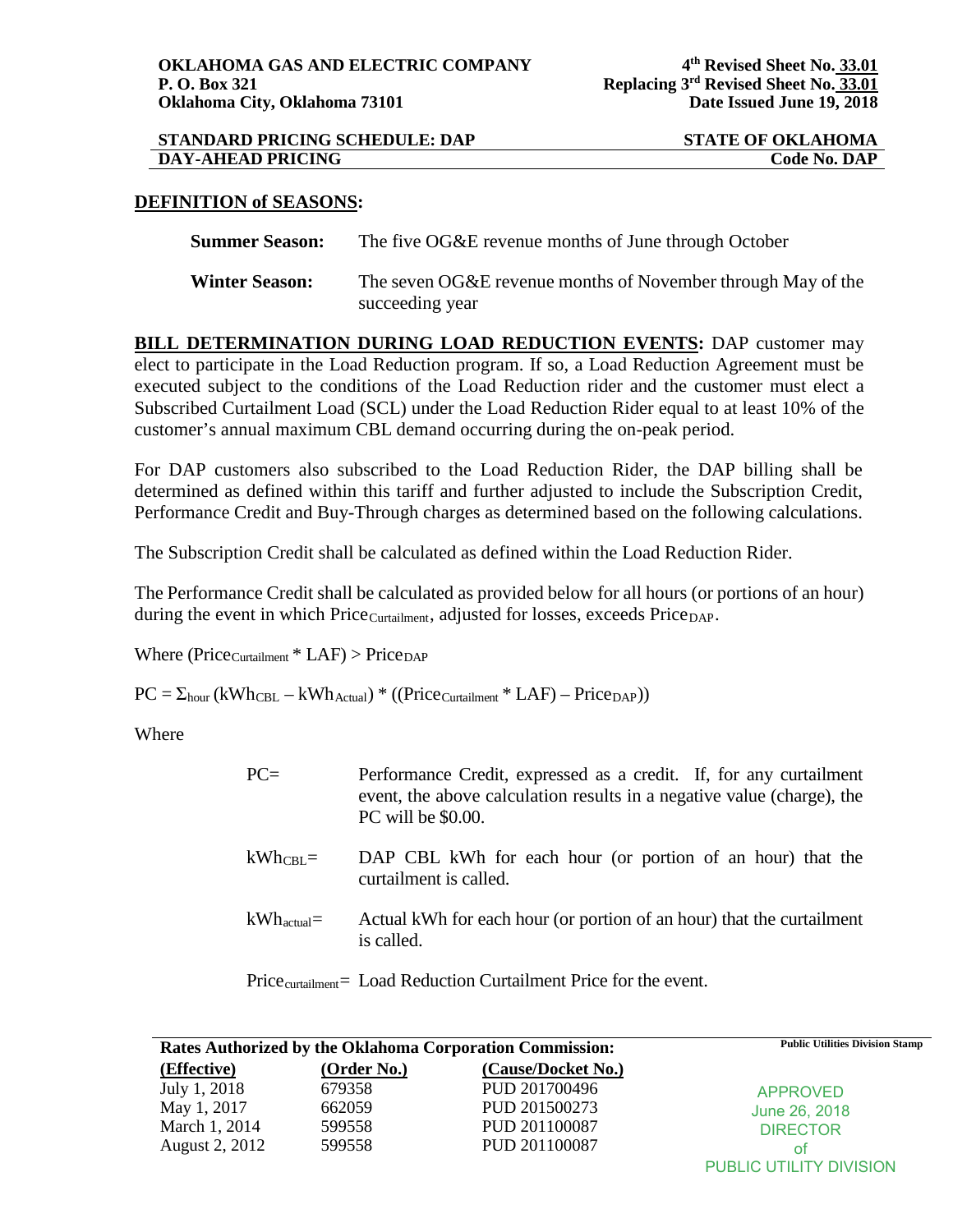| <b>STANDARD PRICING SCHEDULE: DAP</b> | <b>STATE OF OKLAHOMA</b> |
|---------------------------------------|--------------------------|
| DAY-AHEAD PRICING                     | Code No. DAP             |

Price<sub>DAP</sub>= DAP Hourly Price

LAF = Applicable Service Level Loss Adjustment Factor.

Special Condition:

For each curtailment event, Customers who have a Compliance Ratio (CR) equal to or greater than 80% will have the performance credit payment increased 10%.

Where:

 $CR = \sum_{hour} (kWh_{CBL} - kWh_{actual})/kWh_{expected}$ kWhexpected = SCL\*Event duration in hours

The Buy-Through Charges (BTC) shall be calculated as follows for all hours to which the buythrough provision applies as defined within the Load Reduction rider:

 $BTC = BTC_{on-peak \; hours} + BTC_{off-peak \; hours}$ 

Where:

|                                                                                                                              | $BTC_{\text{on-peak hours}} =$         | $\Sigma$ <sub>on-peak</sub> hour kWh <sub>Buy-Through</sub> * Price <sub>Curtailment</sub> * 2.0 * LAF                                                                                                     |
|------------------------------------------------------------------------------------------------------------------------------|----------------------------------------|------------------------------------------------------------------------------------------------------------------------------------------------------------------------------------------------------------|
|                                                                                                                              | $\text{BTC}_{\text{off-peak hours}} =$ | $\Sigma_{\text{off-peak hour}}$ kWh Buy-Through * Price Curtailment * LAF                                                                                                                                  |
|                                                                                                                              | Where:                                 |                                                                                                                                                                                                            |
|                                                                                                                              | $BTC_{\text{on-peak hours}} =$         | Buy-Through Charge expressed as a charge for June 1<br>through September 30, from 12:00 p.m. until 8:00 p.m. local<br>time, excluding Saturdays, Sundays, Independence Day (as<br>observed) and Labor Day. |
|                                                                                                                              | $BTC_{off-peak \; hours}$ =            | Buy-Through Charge expressed as a charge for all hours not<br>defined as On-Peak.                                                                                                                          |
|                                                                                                                              | $kWh_{\text{Buy-Throught}} =$          | Buy-Through kWh respective to on-peak and off-peak periods<br>for each interval. The Buy-Through kWh value is calculated<br>in the following manner:                                                       |
|                                                                                                                              |                                        | If $(kWh_{\text{CBL}} - kWh_{\text{actual}}) < 0$ ,<br>then $kWh_{\text{Buy-Through}} = SCL$                                                                                                               |
| $(\mathbf{F} \mathbf{f} \mathbf{f}_{\alpha} \mathbf{f}_{\alpha} \mathbf{f}_{\alpha} \mathbf{f}_{\alpha} \mathbf{f}_{\alpha}$ |                                        | <b>Public Utilities Division Stamp</b><br>Rates Authorized by the Oklahoma Corporation Commission:<br>$(\Omega_{\text{rel}})$ $(\Omega_{\text{rel}})$ $(\Omega_{\text{rel}})$                              |

| (Effective)    | (Order No.) | (Cause/Docket No.) |                                |
|----------------|-------------|--------------------|--------------------------------|
| July 1, 2018   | 679358      | PUD 201700496      | APPROVED                       |
| May 1, 2017    | 662059      | PUD 201500273      | June 26, 2018                  |
| March 1, 2014  | 599558      | PUD 201100087      | <b>DIRECTOR</b>                |
| August 2, 2012 | 599558      | PUD 201100087      | ΩŤ                             |
|                |             |                    | <b>PUBLIC UTILITY DIVISION</b> |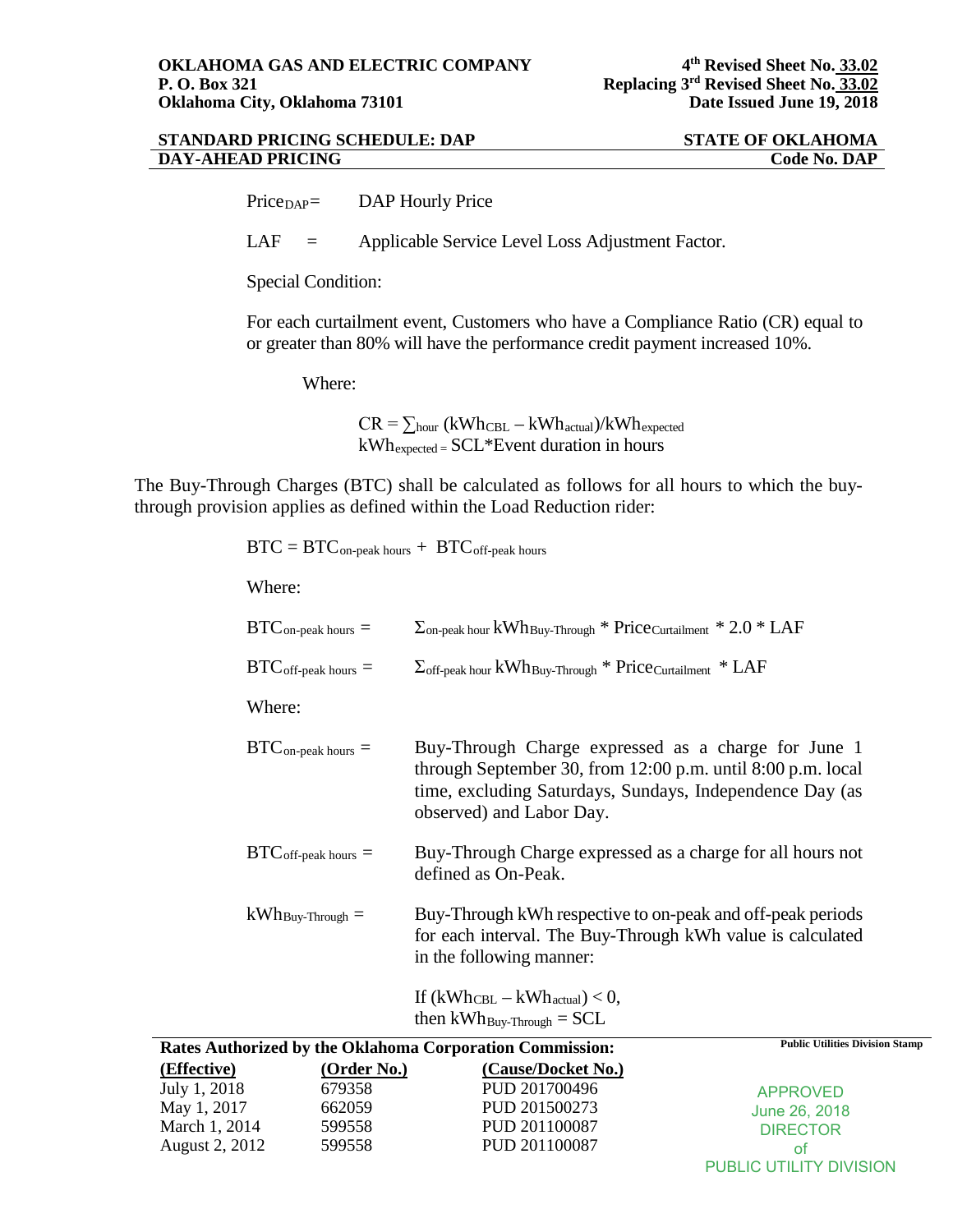| <b>STANDARD PRICING SCHEDULE: DAP</b> |  |
|---------------------------------------|--|
| <b>DAY-AHEAD PRICING</b>              |  |
|                                       |  |

## **STATE OF OKLAHOMA**  $Code No. DAP$

If  $0 < (kWh_{\text{CBL}} - kWh_{\text{actual}}) < \text{SCL}$ , then  $kWh_{Buv-Through} = SCL - (kWh_{CBL} - kWh_{actual})$ If  $(kWh_{\text{CBL}} - kWh_{\text{actual}}) > SCL$ , then  $kWh_{\text{Buv-Through}} = 0$  kWh Price<sub>curtailment</sub> = Load Reduction Curtailment Price for each event. LAF = Service Level Loss Adjustment Factor.

**PRICE NOTICE:** By a method specified by the Company and by 6:00 p.m. (local time) each day, the Company will make available to Day-Ahead Pricing customers the hourly prices which shall be effective for the following day. The customer will be responsible for obtaining the necessary equipment to receive Day-Ahead Prices. Except during high-risk-outage periods, the Company may make prices available for Saturday through Monday on the previous Friday. More than day-ahead pricing may also be used for the following holidays: New Year's Day, Martin Luther King Day, President's Day, Memorial Day, Independence Day, Labor Day, Veterans' Day, Thanksgiving (Thursday and Friday), and Christmas (including Christmas Eve Day).

Under high-outage-risk circumstances, the Company may not be able to project prices more than one day in advance, and the Company reserves the right to update prices on a one-day-ahead basis.

If, on certain occasions, a customer is unable to receive the Day-Ahead Prices in the manner specified by the Company, the customer shall inform the Company so that prices may be provided. In the event that the Company is unable to post prices by 7:00 p.m. (local time), the previous day's prices shall apply.

**CURTAILMENT NOTICE:** LR customers will be notified as set forth in the LR rider. DAP LR customers will be notified of the applicable performance and buy-through prices for the reduction event.

**PRICE REDUCTION SUBSEQUENT TO PRICE NOTIFICATION:** Subsequent to providing hourly prices by 6:00 p.m. (local time) of the day before the prices are effective, the Company may decrease its Day-Ahead Prices. The Company shall notify customers of such change in prices as soon as is practicable.

**CONFIDENTIALITY:** Any customer taking service under this tariff shall not disclose to any person, entity, or organization any information regarding the pricing, including, but not limited to, the hourly prices offered under this tariff, without the prior written consent of the Company. Disclosure of such information, including failure to obtain prior written consent before providing

| Rates Authorized by the Oklahoma Corporation Commission: |             | <b>Public Utilities Division Stamp</b> |                         |
|----------------------------------------------------------|-------------|----------------------------------------|-------------------------|
| (Effective)                                              | (Order No.) | (Cause/Docket No.)                     |                         |
| July 1, 2018                                             | 679358      | PUD 201700496                          | <b>APPROVED</b>         |
| May 1, 2017                                              | 662059      | PUD 201500273                          | June 26, 2018           |
| March 1, 2014                                            | 599558      | PUD 201100087                          | <b>DIRECTOR</b>         |
| August 2, 2012                                           | 599558      | PUD 201100087                          | ot                      |
|                                                          |             |                                        | PUBLIC UTILITY DIVISION |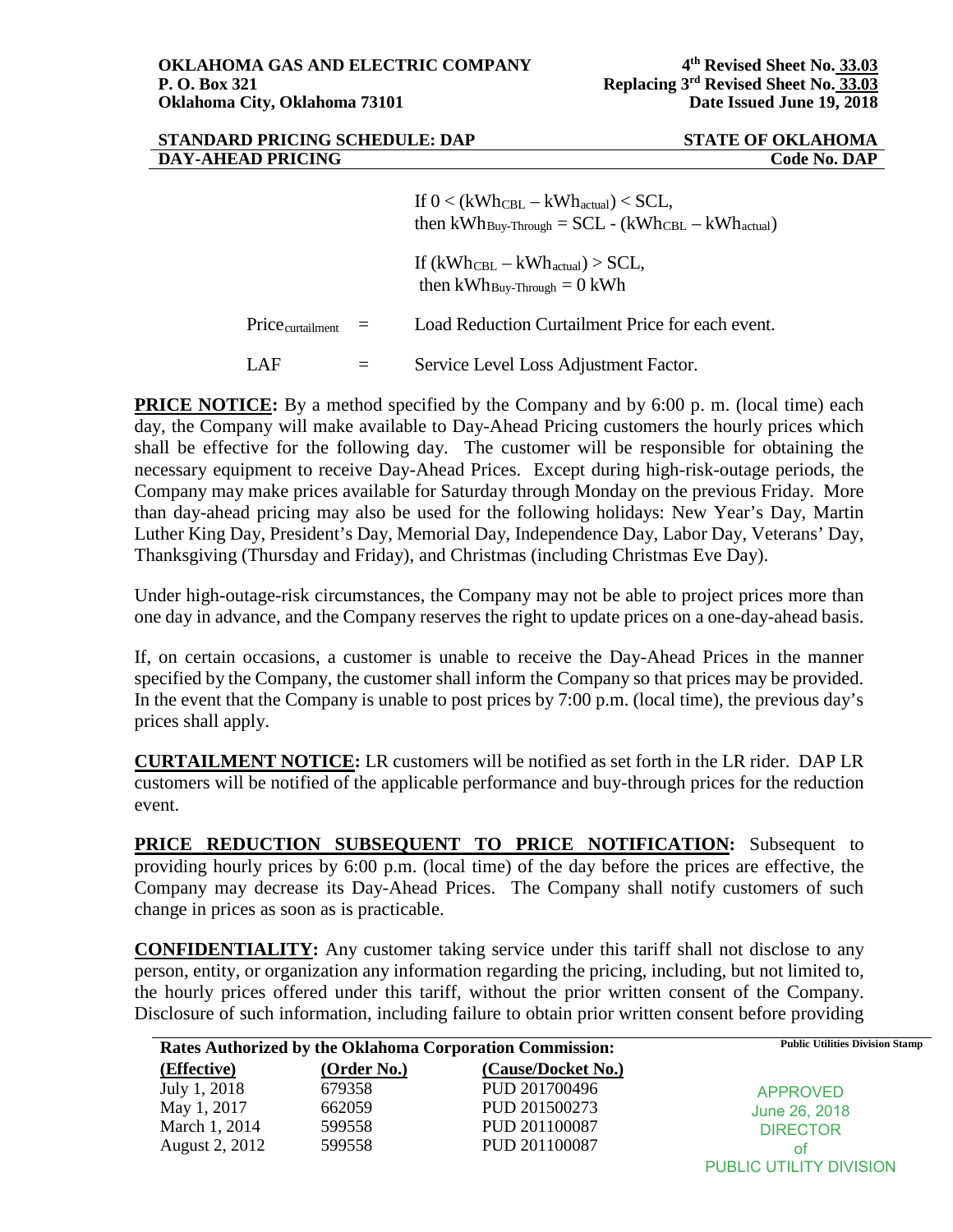| STANDARD PRICING SCHEDULE: DAP | <b>STATE OF OKLAHOMA</b> |
|--------------------------------|--------------------------|
| <b>DAY-AHEAD PRICING</b>       | Code No. DAP             |

such information to Consultant(s) (individuals or entities providing energy use and purchase analysis assistance to the customer) shall result in a material breach of any agreement between such customer and the Company, for which the Company shall be entitled to recover at law and at equity. Such disclosure shall at the Company's sole option, result in suspension of service under this tariff, with a full reimbursement to the Company by the customer of the difference between the applicable standard tariff rates and the rate(s) provided pursuant to this tariff for all use billed pursuant to this tariff.

**CUSTOMER BASE LINE:** The CBL (specified by OG&E) represents a subscriber's typical or expected electricity consumption level and pattern**.** For existing customers, the Customer Base Line (CBL) shall be 12 consecutive months of customer-specific, historical, hourly load information adjusted for calendar day-type matching and other special circumstances that may have affected the customer's usage pattern. For new customers and existing customers for which hourly load information is not available, the CBL shall be 12 consecutive months of hourly load information which best represents a customer's typical or expected electricity consumption level and pattern. Customer's acceptance of the initial CBL is a precondition for eligibility for this tariff.

At the Company's sole discretion, customers may be permitted to aggregate multiple accounts, under the same ownership, and the same rate, into a single CBL. The CBL includes a table reflecting the summation of the individual account billing demands by month. Where block rates apply, the blocks of the rate shall be multiplied by the number of accounts included in the aggregated SCBL.

While a customer is taking service under this tariff, the Company may adjust the CBL to reflect permanent, substantiated changes in operating conditions. These conditions include, but are not limited to: (1) Permanent reductions in the customer's usage due operational changes, (2) Reductions due to demand-side management investment at the customer facility, (3) Additions or upgrades to the transmission and/or distribution facilities required to serve the customer's load, or (4) other conditions that affect the Company's cost of providing service to the customer

**STANDARD BILL:** The Standard Bill is calculated by applying the otherwise applicable rate (OAR), including all applicable riders and surcharges, to the customer's CBL billing determinants for the billing period, including the 15 minute billing demands. If base rates, riders, or surcharges are subsequently revised, those changes will be reflected in the customer's Standard Bill based on their CBL billing determinants for a given month.

As required by the Company's Terms and Conditions of Service, customers taking service under this tariff may be required to make a one-time contribution or pay a monthly facilities charge sufficient to cover the cost of any transmission and distribution facilities provided by the Company to accommodate the customer's load.

| Rates Authorized by the Oklahoma Corporation Commission: |             | <b>Public Utilities Division Stamp</b> |                         |
|----------------------------------------------------------|-------------|----------------------------------------|-------------------------|
| (Effective)                                              | (Order No.) | (Cause/Docket No.)                     |                         |
| July 1, 2018                                             | 679358      | PUD 201700496                          | <b>APPROVED</b>         |
| May 1, 2017                                              | 662059      | PUD 201500273                          | June 26, 2018           |
| March 1, 2014                                            | 599558      | PUD 201100087                          | <b>DIRECTOR</b>         |
| August 2, 2012                                           | 599558      | PUD 201100087                          | οt                      |
|                                                          |             |                                        | PUBLIC UTILITY DIVISION |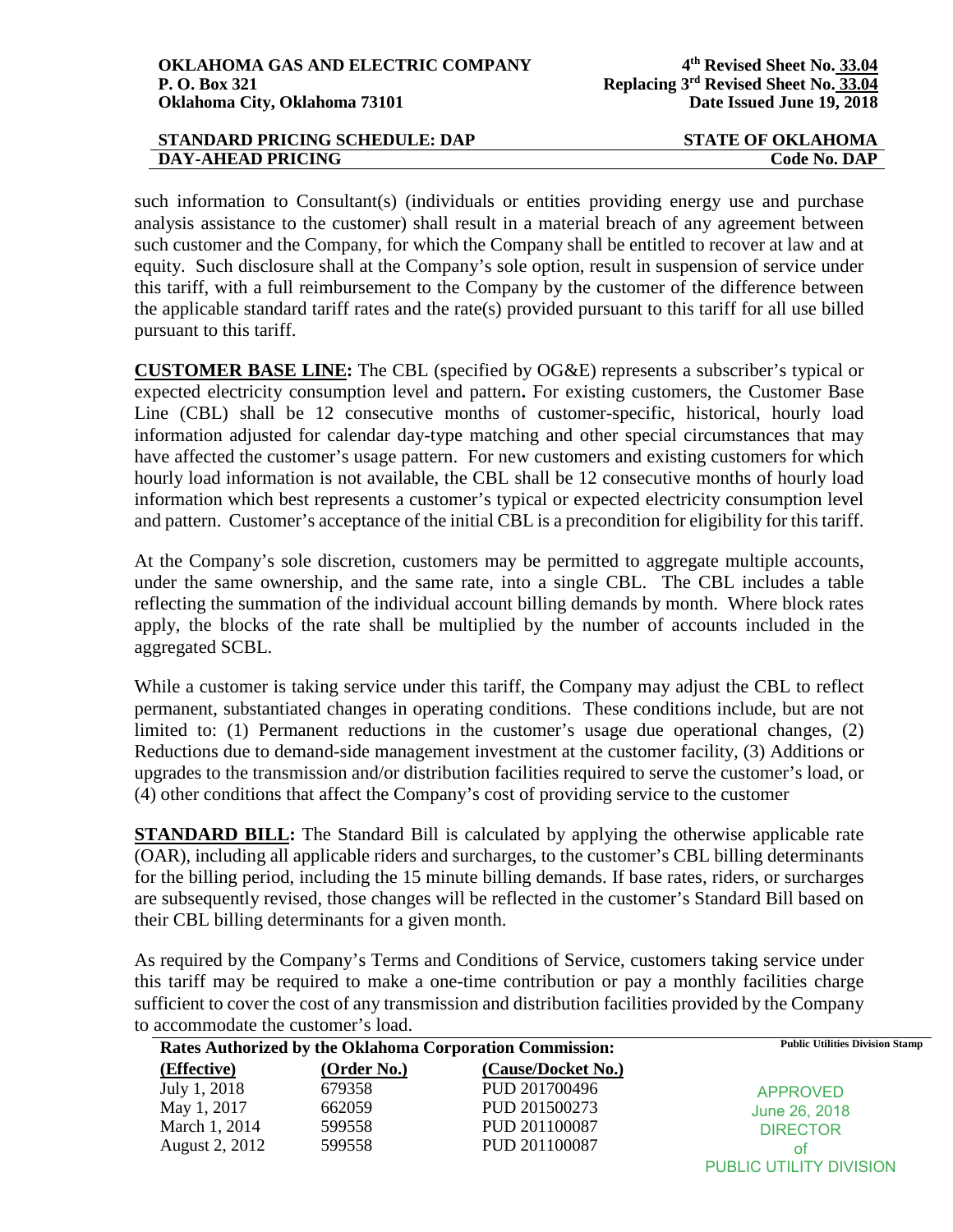| STANDARD PRICING SCHEDULE: DAP | <b>STATE OF OKLAHOMA</b> |
|--------------------------------|--------------------------|
| <b>DAY-AHEAD PRICING</b>       | <b>Code No. DAP</b>      |

**BILL DETERMINATION:** A bill under this tariff is rendered after each monthly billing period and consists of a Standard Bill amount and a charge (or credit) for incremental (or decremental) energy use based on the difference between a customer's actual use and the customer's CBL in each hour multiplied by the respective hourly energy price provided during the billing period. The monthly bill under this tariff is calculated using the following formula:

|        | DAP $Bill_{Mo}$ .                | $=$                     | Standard Bill <sub>Mo.</sub> + DAP Energy Charge                                                                                                                                                      |
|--------|----------------------------------|-------------------------|-------------------------------------------------------------------------------------------------------------------------------------------------------------------------------------------------------|
|        | Where:                           |                         |                                                                                                                                                                                                       |
|        | DAP Bill <sub>Mo.</sub>          | $=$                     | Customer's bill for service under this option in a<br>specific billing month                                                                                                                          |
|        | Standard Bill <sub>Mo.</sub>     | $=$                     | Customer's bill for a specific month on use as defined by the<br>CBL and billed under the otherwise applicable tariff,<br>inclusive of all applicable riders exclusive of franchise fees<br>and taxes |
|        | DAP Energy Charge $=$            |                         | $\sum$ [Price <sub>Hr.</sub> x (Load <sub>Hr.</sub> - CBL <sub>Hr</sub> .)]                                                                                                                           |
|        | Σ                                | $\qquad \qquad =$       | Sum over all hours of the monthly billing period                                                                                                                                                      |
|        | Load <sub>Hi</sub>               |                         | Customer's actual kWh use in an hour<br>$=$                                                                                                                                                           |
|        | $CBL$ <sub>Hr.</sub>             | $\qquad \qquad =\qquad$ | Customer Base Line kWh in an hour                                                                                                                                                                     |
|        | Price <sub>Hr.</sub>             | $=$                     | Hourly DAP price based on hourly<br>marginal supply costs.                                                                                                                                            |
| Where: |                                  |                         |                                                                                                                                                                                                       |
|        | Price <sub>Hr.</sub><br>$\equiv$ |                         | $[(MC_{Hr}) \times LAF] + RRF$                                                                                                                                                                        |
| Where: |                                  |                         |                                                                                                                                                                                                       |
|        | $MCHr$ .                         | $=$                     | the marginal supply costs for the Hour (includes energy and<br>outage costs).                                                                                                                         |
|        | <b>RRF</b>                       | $\equiv$                | The Risk and Recovery Factor = $0.5\phi$ per kWh.                                                                                                                                                     |

|                | <b>Rates Authorized by the Oklahoma Corporation Commission:</b> | <b>Public Utilities Division Stamp</b> |                         |
|----------------|-----------------------------------------------------------------|----------------------------------------|-------------------------|
| (Effective)    | (Order No.)                                                     | (Cause/Docket No.)                     |                         |
| July 1, 2018   | 679358                                                          | PUD 201700496                          | <b>APPROVED</b>         |
| May 1, 2017    | 662059                                                          | PUD 201500273                          | June 26, 2018           |
| March 1, 2014  | 599558                                                          | PUD 201100087                          | <b>DIRECTOR</b>         |
| August 2, 2012 | 599558                                                          | PUD 201100087                          | ΩŤ                      |
|                |                                                                 |                                        | PUBLIC UTILITY DIVISION |